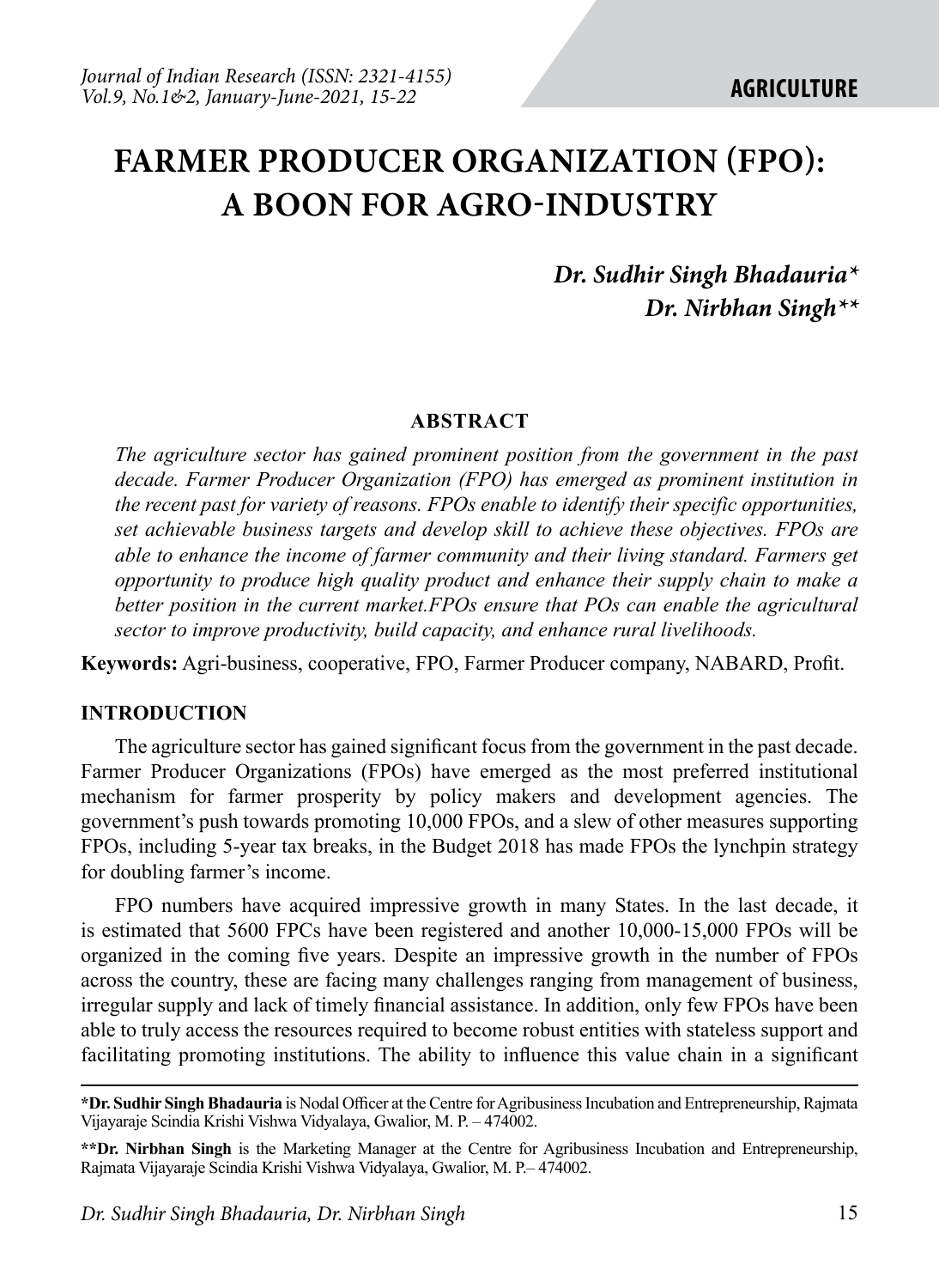manner remains for many of FPOs. With credit being the most important aspect of any business activity the lack of it cause a major hurdle in progress of FPOs.

#### **FARMER PRODUCER ORGANIZATION (FPOS): A BRIEF BACKGROUND**

Farmer Producer Organization (FPOs) as a concept was introduced and recommended by Y.K. Alagh committee in the year 2002, with the unique elements of a cooperative and accommodated in a framework similar to that of companies. Existing cooperative were allowed to convert into producer companies. FPOs can have as members only those whose main source of income is agriculture, horticulture, animal husbandry, floriculture, fisheries, forestry, forest produce, bee keeping, plantation product, handloom, handicrafts and some other related industries.

Farmer Producer Organization is a group of individuals consisting of only practicing farmers who are producers of a specified commodity. These organizations are developed at the cluster, block, district or state level depending on the needs of the producers considering the demand potential to adopt value chain approach to enhance farmer's economic and social benefits. Farmer Producer Company (FPC) is the company registered under the Companies Act, 2013, which has the objective of production, harvesting, procurement, grading, pooling, handling, marketing, selling and export of primary produce of the members or import of goods or services for their benefit. "Producer Company" means a body corporate having objects or activities specified in section 581B and registered as Producer Company under the Company Act 2013.

The basic purpose envisioned for the FPOs is to collectivize small farmers for backward linkage for inputs like seeds, fertilizers, credit, insurance, knowledge and extension services and forward linkages such as collective marketing, processing and market-led agriculture production (Mondal, 2010).

### **GOVERNMENT INITIATIVES TO SUPPORT FPO/FPC**

The Government of India established Small Farmers' Agri-business Consortium (SFAC) as a society in the year 1994 to facilitate agri-business ventures by catalyzing private investment through Venture Capital Assistance (VCA) scheme in close association with financial institutions. The mandate of SFAC has further expanded to help in formation and growth of Farmer Producer Organizations (FPO)/Farmer Producer Company (FPCs) and improving availability of working capital and development of business activities of FPOs/FPCs through equity grant and credit guarantee fund scheme. Besides, SFAC is also responsible for implementation of National Agricultural Market (e-NAM) throughout the country.

Under the Equity Grant and Credit Guarantee Fund Scheme for Farmer Producer Companies (FPCs), following are the major components:

(a) Grant of up to Rs. 10.00 lakh to each registered FPC is given to match the member equity raised by the institution. This enhances the equity base of the FPC and enables it to approach financial institutions for raising working capital. SFAC has sanctioned equity grant to 127 FPC amounting to Rs. 7.04 crore to enable them to leverage working capital from financial institutions.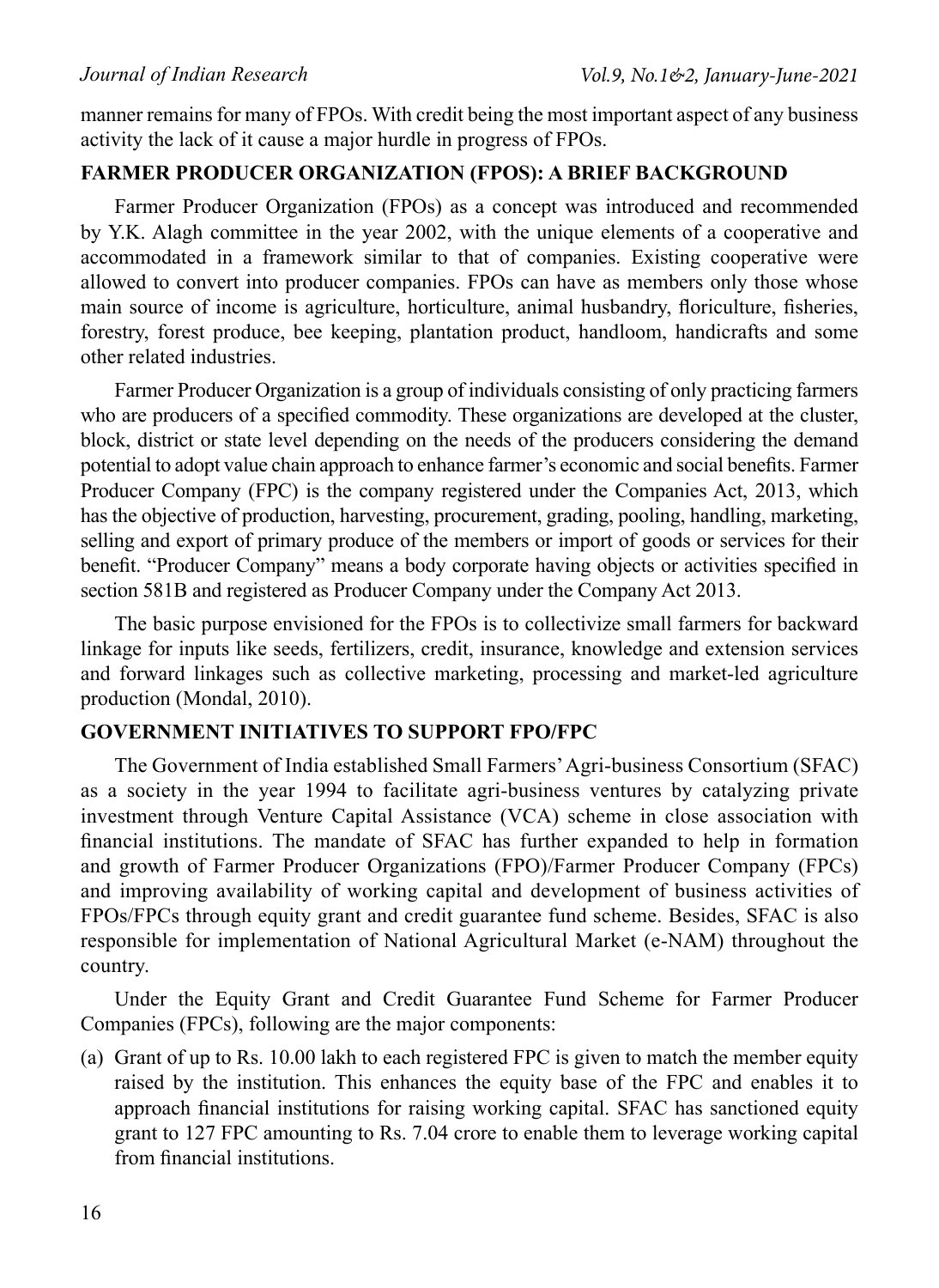(b) Credit Guarantee Fund (CGF) has been set up in SFAC with a corpus of Rs. 100.00 crore. The CGF offers a cover of 85% to loans extended by banks to Farmer Producer Companies.

The Union Government has constituted DFI (Double Farmers Income) committee to find out the various sectors which can be explored for the benefit of the farmers. In current agriculture scenario, the net sown area is 141 million hectares with major share of field crops i.e. 55 per cent of the area under cereals. However, agriculture has been diversified over the last decade. Horticulture now accounts for 16 per cent of net sown area. Livestock population counts more than 512 million. Economic growth shows the increase in farmers' income, while farmers remain in distress despite higher productivity and production. The demand for income growth from various farmer activities translated into demand for government to procure and provide sustainable return. Self-sustainable model empowered with developed market linkage is the basis for income growth of farmers.

An impressive growth in agriculture sector has been registered after independence and farmers have showed their grit to face challenges during the time. They serve and secure the demand of nation for food with their determination even under the vagaries of uncertainties of production environment and fluctuating incomes.

In this regard, the DFI Committee has built a strategy platform which concern the following:

- Sustainability of production;
- **Monetization of farmers' produce;**
- Re -strengthening of extension service;
- Reorganizing agriculture as an enterprise and enabling to operate as such, by addressing various structural weaknesses.

### **REGISTRATION OF PRODUCER COMPANY**

Producer Company means a body corporate having objects or activities as specified under the Act. It consists of a group of people involved in the production of primary produce or having one or more objectives relating to primary produce. In a producer company, one can make farmers as members and accept deposits as equity and distribute loans to them and charge interest from them.

### **Advantages of Registration of FPO as Producer Company**

#### **Separate Legal Entity:**

A producer company is a legal entity and a juristic person established under the Act. Therefore; a producer company has wide legal capacity and can own property and also incur debts. The members (Directors) of a producer company have no liability to the creditors of a producer company.

### **Uninterrupted Existence:**

A producer company has perpetual succession that is continued or has uninterrupted existence until it is legally dissolved. A producer company being a separate legal entity, is unaffected by the death or other departure of any member.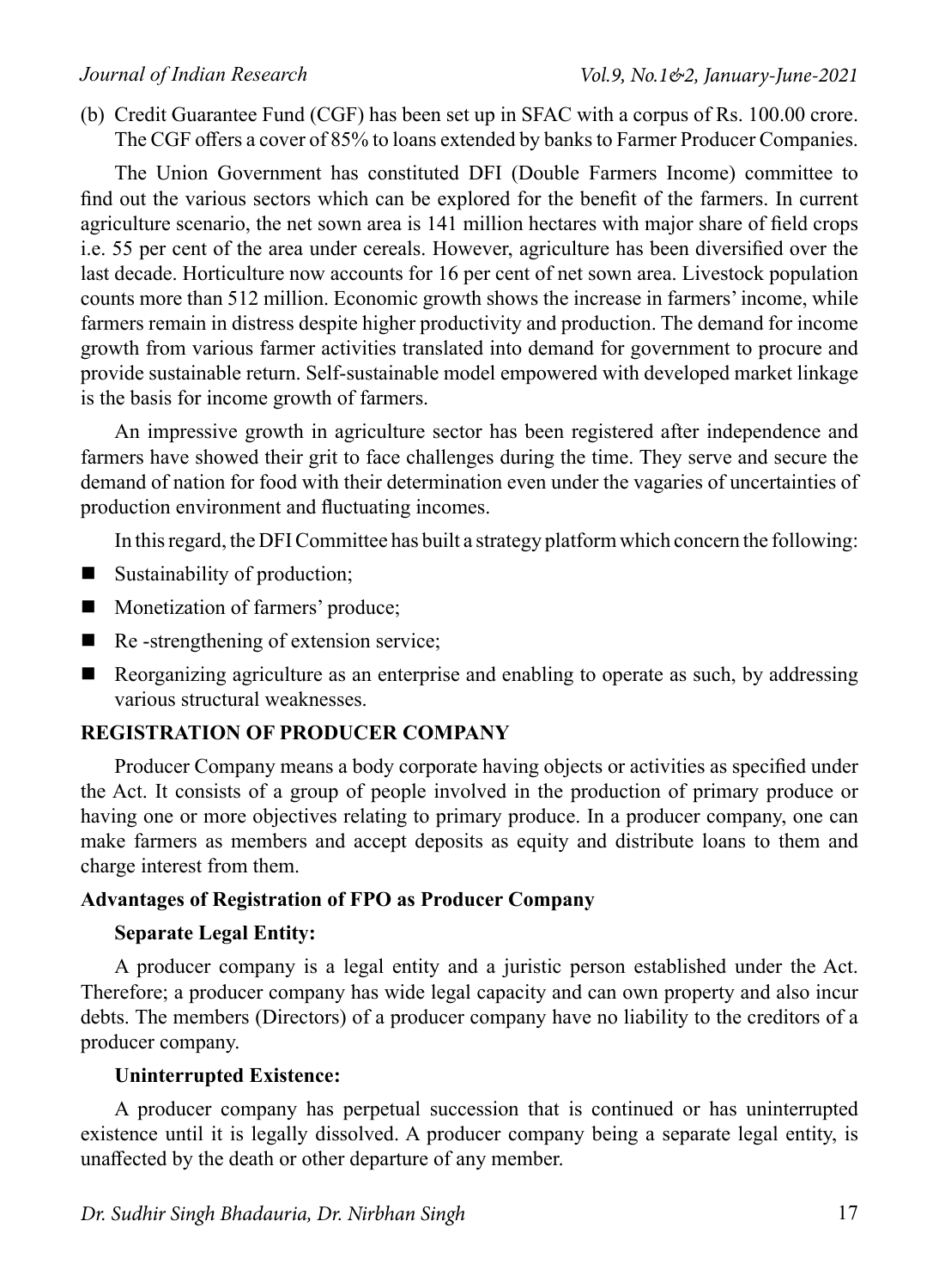#### **Better credibility:**

A producer company enjoys better credibility when compared to unregistered producer organizations, like FPOs, SHG, etc. Producer organization are on the other hand governed and monitored by the State Government.

#### **Owning Property:**

A producer company being a juristic entity, can acquire, own, enjoy and alienate property in its own name. No member can make any claim upon the property of the producer company as long as it is a going concern.

#### **Easy Management:**

The board of management of a producer company can be easily changed by filing simple forms with the Registrar of Companies (RoC). The board of management of a producer company controls the activities of the producer company.

# **Limited Liability:**

Limited liability means the status of being legally responsible of the producer company. In a producer company, the members are not held personally responsible for the liabilities of the Producer Company.

### **Types of Business Entity:**

**Proprietorship**: It can be registered and operated by one person.

**Partnership**: Under the Indian Partnership Act, 1932, the partners are personally liable for an unlimited amount of partnership liabilities. There can be 2 to 20 partners.

**Limited Liability Partnership**: Under LLP Act, 2008,the liability of a partner is limited to the amount of his capital contribution to LLP.Unlimited partners.

**Private limited**: Privately held small business entity. Shareholders limited to 50.

**Public Limited**: Here securities are traded on a stock exchange and can be bought and sold by anyone.

**Government Undertaking**: The Government must own 50% plus shares. A Government enterprise is purely owned by the Government.

**Section 25 Company**: Under the Companies Act 1956. Non-profit organization. No dividend is paid to its members. Minimum of three trustees, no upper limit.

**Registered Society**: Under the Society Registration Act, 1860, involved in education, health, employment etc. for charitable purpose.

**Trust**: An arrangement whereby a person (a trustee) holds property as its nominal owner for the good of one or more beneficiaries.

### **Important activities of a FPO**

The primary producers have skill and expertise in producing. However, they generally need support for marketing of what they produce. The FPO will take over the responsibility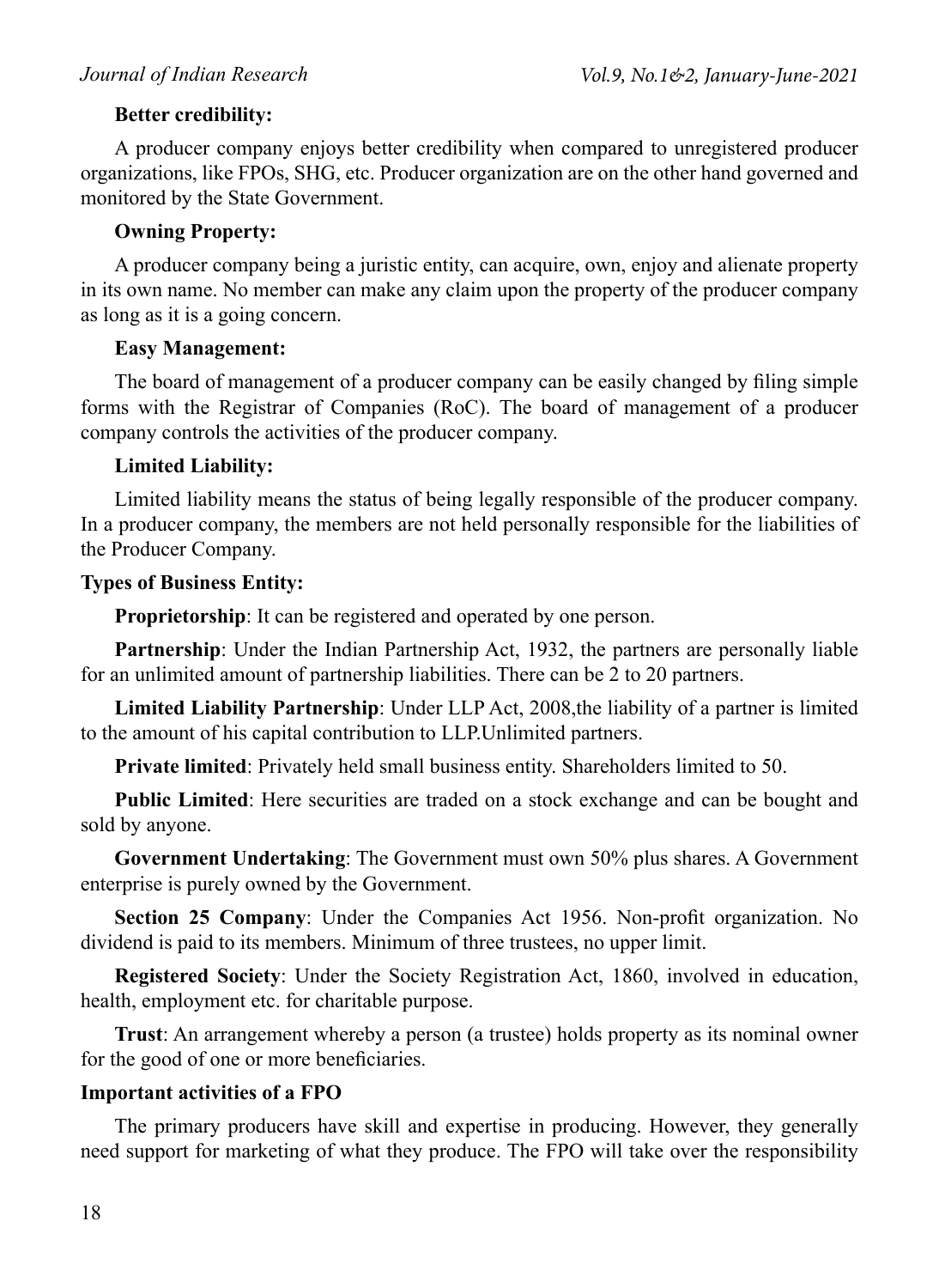of any one or more activities in the value chain of the produce right from procurement of raw material to delivery of the final product at the ultimate consumers' doorstep. In brief, the FPO could undertake the following activities:

- a. Procurement of inputs;
- b. Disseminating market information;
- c. Dissemination of technology and innovations;
- d. Facilitating finance for inputs;
- e. Aggregation and storage of produce;
- f. Primary processing like drying, cleaning and grading;
- g. Brand building, Packaging, Labeling and Standardization;
- h. Quality control;
- i. Marketing to institutional buyers;
- j. Participation in commodity exchanges;
- k. Export.

# **ACTIVITIES TO BE TAKEN BY FPOS**

The FPOs may provide and undertake following activities for their development as may be necessary:

- i. Supply quality production inputs like seed, fertilizer, pesticides and such other inputs at reasonable rates.
- ii. Make available need based production and post-production machinery and equipment like cultivator, tiller, sprinkler set, combine harvester and other machinery and equipment on custom hiring basis for members to reduce production cost.
- iii. Make available value addition like cleaning, assaying, sorting, grading, packing and also farm level processing facilities at user charge basis on reasonably cheaper rate. Storage and transportation facilities may also be made available.
- iv. Undertake higher income generating activities like seed production, bee keeping, mushroom cultivation etc.
- v. Undertake aggregation of smaller lots of farmer-members' produce; add value to make them more marketable.
- vi. Facilitate market information about the produce for judicious decision in production and marketing.
- vii. Facilitate logistics services such as storage, transportation, loading/un-loading etc. on shared cost basis.
- viii.Market the aggregated produce with better negotiation position to the buyers and in the marketing channels offering best prices.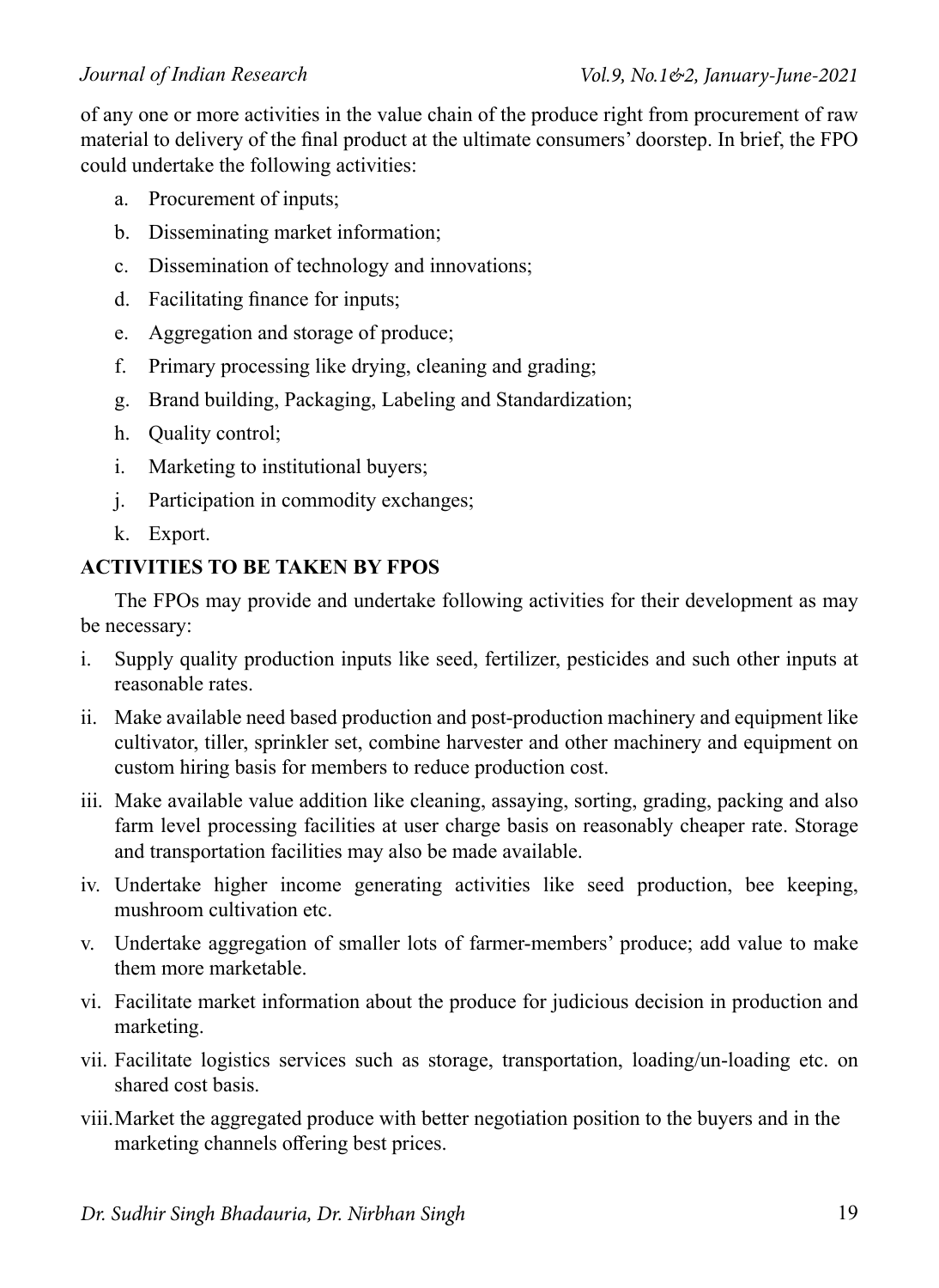| <b>Parameters</b>                                                 | Cooperatives                                                                                                                                                                                                                                  | <b>Producer Company</b>                                                                                                  |
|-------------------------------------------------------------------|-----------------------------------------------------------------------------------------------------------------------------------------------------------------------------------------------------------------------------------------------|--------------------------------------------------------------------------------------------------------------------------|
| Registration                                                      | Cooperative Societies Act                                                                                                                                                                                                                     | <b>Indian Companies Act</b>                                                                                              |
| Area of operation                                                 | <b>Restricted Regionally</b>                                                                                                                                                                                                                  | Entire Union of India                                                                                                    |
| Nature of business                                                | Primarily service and delivery<br>agencies.                                                                                                                                                                                                   | Primarily, agencies to provide<br>solutions to pooled<br>marketing<br>produce                                            |
| Membership                                                        | Based on ownership of land                                                                                                                                                                                                                    | Based on concept of shareholding                                                                                         |
| Share                                                             | Non-tradable                                                                                                                                                                                                                                  | Build-Operate-Transfer(BOT)<br>tradable but transferable, limited<br>to members on par value                             |
| Profit sharing                                                    | Limited dividends on shares                                                                                                                                                                                                                   | Commensurate with volume of<br>business                                                                                  |
| Voting rights                                                     | One member, one vote, but<br>Government and Registrar of<br>Cooperatives hold veto power                                                                                                                                                      | One member, one vote, members<br>not having transactions with<br>company cannot vote.                                    |
| Governance                                                        | <b>District</b><br>Federated<br>into<br>the<br>Cooperative<br>Central<br><b>Banks</b><br>(DCCB). Business conducted is<br>based on the policies of DCCB.<br>Receive financial, technical and<br>administrative support from the<br>government | Stand-alone, self-reliant bodies<br>with self-governing capabilities.                                                    |
| Reserves                                                          | Created if there are profits                                                                                                                                                                                                                  | Mandatory                                                                                                                |
| Borrowing power                                                   | Restricted to loans granted and<br>disbursed by the cooperative<br>bank to which the PAC is linked.                                                                                                                                           | freedom<br>More<br>and<br>more<br>alternatives available. FPOs are<br>allowed to raise capital from<br>external sources. |
| Relationship with<br>other<br>Business and<br>non-profit entities | <b>Transaction</b> based                                                                                                                                                                                                                      | Producers and corporate/ non-<br>profit entities can together float a<br>producer company.                               |

**Difference between Producer Companies and Cooperatives**

### **SUGGESTIONS**

Success of any business enterprise relates to the capability of the enterprise to test markets, products and innovations. The ability to take risk depends on the capacity to suffer financial loss. There is need to reform the market system that can service connectivity amd cost effectively and efficiently. It is imperative to promote Primary Retail Agri-Markets (PRAMs) which has adopted GraminAgri Markets (GrAMs) to function as aggregation and logistics connectivity hubs. These will serve as the first link in the marketing chain integrity thereafter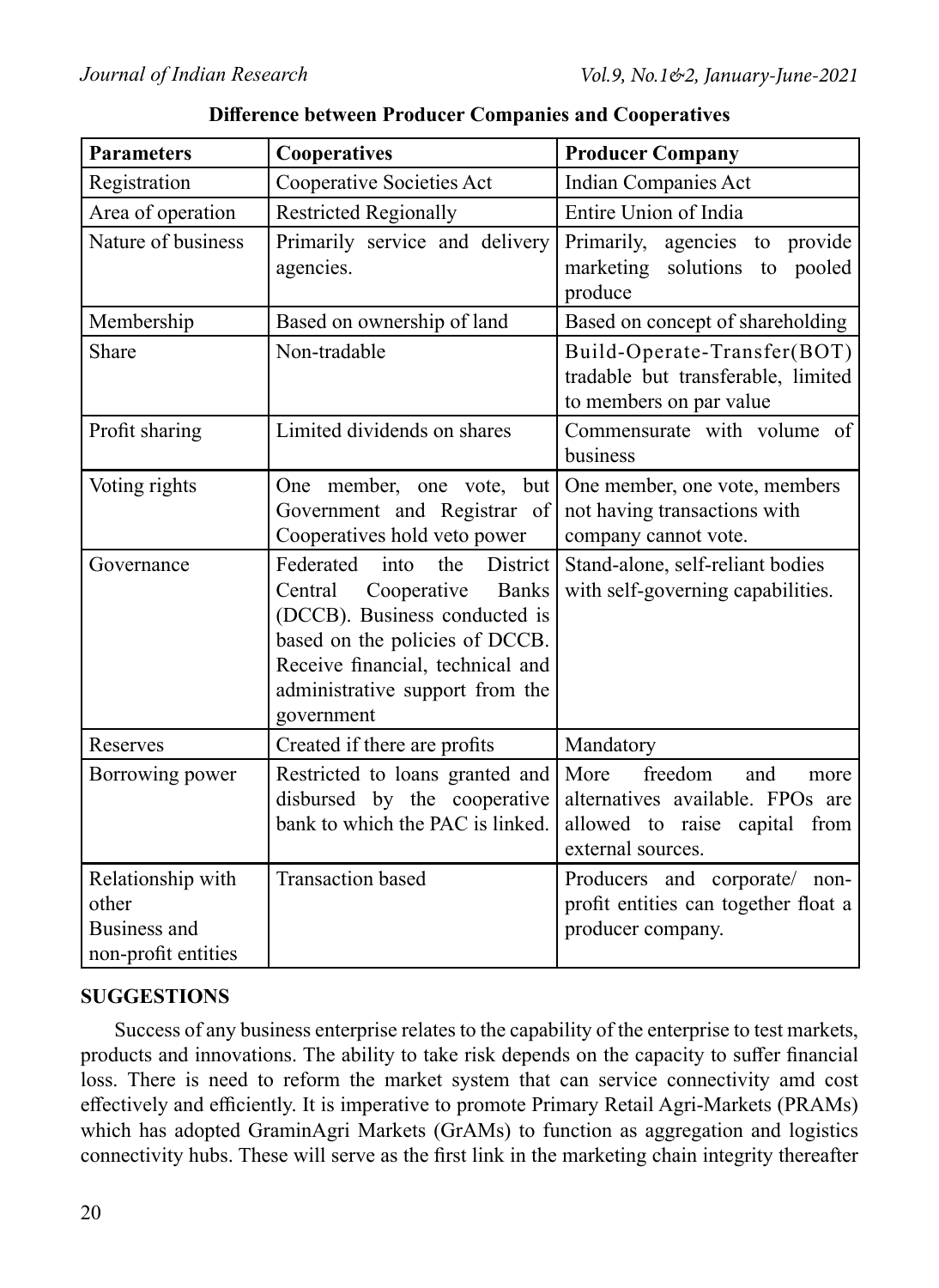with reformed & competitive domestic wholesale market (APMCs/APLMCs) and further into export markets.

- (i) Effective agricultural marketing system plays a pivotal role in fostering and sustaining the tempo of rural development and it also triggers the process of agricultural development. An efficient and competitive agricultural marketing system is crucial not only to ensure an effective transfer of agricultural commodities from farmer to the consumers but also in achieving its broader objectives of providing market incentive and production signals to farmers, balancing the demand and supply of agricultural commodities and in ensuring efficient utilization of agricultural resources.
- (ii) Market Intelligence or the dissemination of information on market demand and availability is an important area which plays a significant role in farmers' decision making in respect of both production and marketing of agricultural commodities. As more marketed surpluses are generated, farmers need to know which market to transfer their produce, what price to expect, availability of marketing infrastructure and status of competing supply.

The **e-NAM (electronic National Agricultural Market)** is the latest initiative rolled out by government to provide a platform to unify the country's agricultural markets. Such enhanced integration should benefit the farmers by bringing better price realization through information connectivity and transparency.

The country produces multiple crops across many States and production is being increasingly developed in clusters so as to promote economy of scale at the farm-gate. This transformation is expected to grow as more Farmer Producer Organization (FPO) are created and through impetus from Cooperatives or other collaborative farming practices. There is a likelihood that entire villages will collaborate as farmer groups and operate farms collectively in the shape of Village Producer Organization (VPOs).

The consolidation and organization of the market linkages would result in the farmers being less reliant on traders or intermediaries to connect with the markets. The system is expected to bring efficiencies and improvement in market access, allowing for more productive use of the yield.

Manage price risk is developing a marketing network with the logistics ability to link the harvest with multiple markets. The opportunity from price variation that arises from demandsupply gaps can then be taken advantage of, provided the capability to deliver the harvest to markets is made possible, starting at village level. The advantage of agri-logistics is that it allows for more immediate value realization prospects and in turn also helps smoothen market fluctuations by directing produce to where demand remains unfulfilled.

The NABARD's 2019 study says that around 70-80 % of the FPO members are small and marginal farmers and that membership range from 100 to 1000. It is unrealistic to expect poor farmers to contribute large sums as share capital that would make FPO financially robust.

The Azim Premji University study points out that the average paid-up capital of FPOs ranges from a few thousand to several lakhs across states. Only 90 out of 6926 active FPOs have paid-up capital of Rs. 50 lakh or more, while 86% have less than Rs. 10 lakhs.